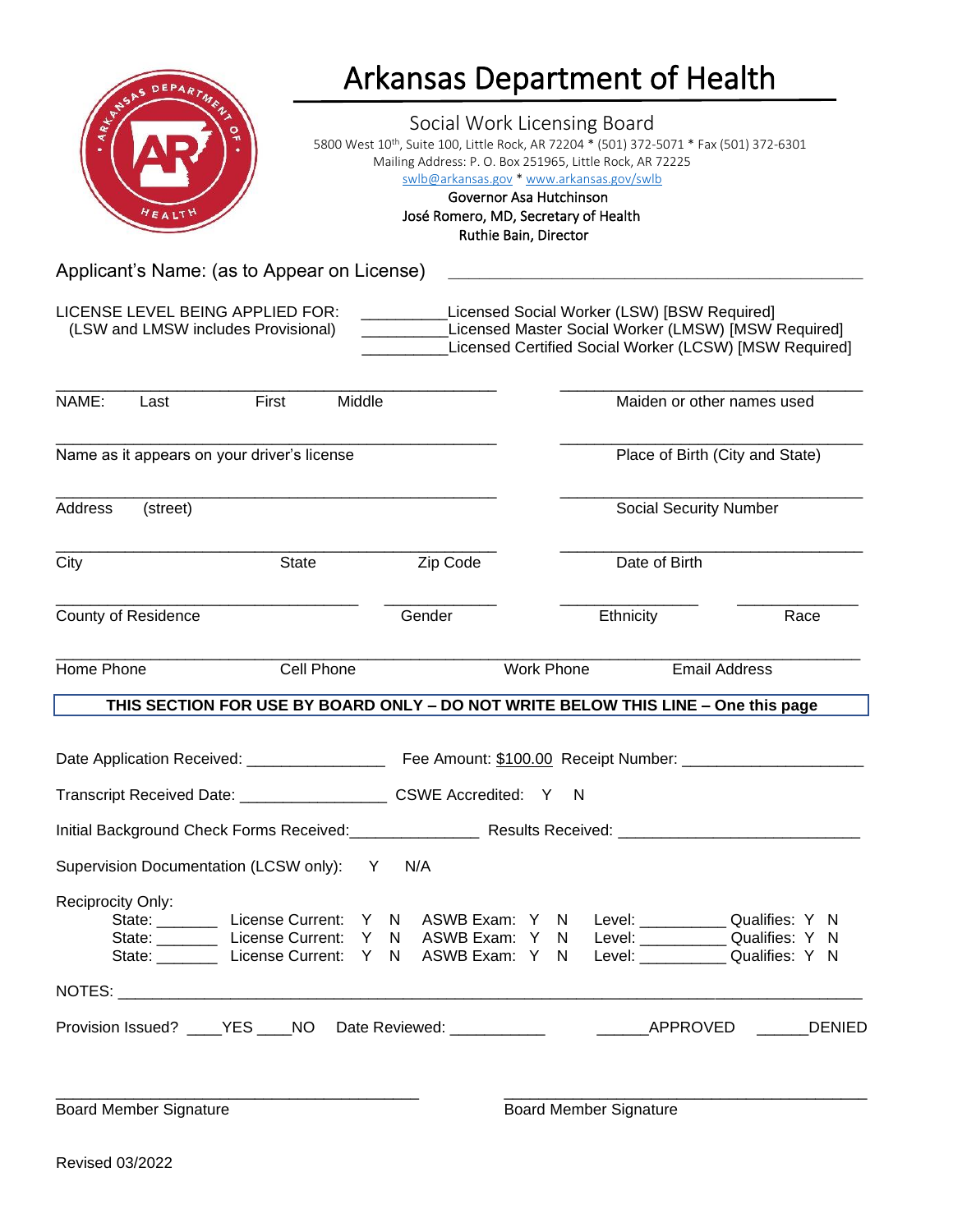# **EDUCATION INFORMATION**

| Work Education. www.cswe.org | Social Work degree must be earned at a university whose Social Work program is accredited by the Council on Social                                                                                                 |                                                                                                            |  |  |  |  |  |  |
|------------------------------|--------------------------------------------------------------------------------------------------------------------------------------------------------------------------------------------------------------------|------------------------------------------------------------------------------------------------------------|--|--|--|--|--|--|
|                              |                                                                                                                                                                                                                    | BSW Degree Date: ____________ Name of University:_________________________City/State:_____________________ |  |  |  |  |  |  |
|                              |                                                                                                                                                                                                                    | MSW Degree Date: ____________ Name of University:_________________________City/State:_____________________ |  |  |  |  |  |  |
|                              | YOU must contact your University and request they send an official transcript with your degree posted to the<br>Board's mailing address. (Currently licensed Arkansas LMSW's do not need to send a new transcript) | <b>EMPLOYMENT INFORMATION</b>                                                                              |  |  |  |  |  |  |
|                              | Are you currently employed? _______Yes _______No If yes, Full Time: ____________ Part Time: ________                                                                                                               |                                                                                                            |  |  |  |  |  |  |
|                              |                                                                                                                                                                                                                    |                                                                                                            |  |  |  |  |  |  |
|                              |                                                                                                                                                                                                                    |                                                                                                            |  |  |  |  |  |  |
|                              |                                                                                                                                                                                                                    |                                                                                                            |  |  |  |  |  |  |
|                              |                                                                                                                                                                                                                    |                                                                                                            |  |  |  |  |  |  |
|                              |                                                                                                                                                                                                                    |                                                                                                            |  |  |  |  |  |  |
|                              |                                                                                                                                                                                                                    |                                                                                                            |  |  |  |  |  |  |
|                              | (Include at least 2 years previous employment if applicable)                                                                                                                                                       | <b>PAST EMPLOYMENT HISTORY</b>                                                                             |  |  |  |  |  |  |
|                              |                                                                                                                                                                                                                    |                                                                                                            |  |  |  |  |  |  |
|                              |                                                                                                                                                                                                                    |                                                                                                            |  |  |  |  |  |  |
|                              |                                                                                                                                                                                                                    |                                                                                                            |  |  |  |  |  |  |
|                              |                                                                                                                                                                                                                    |                                                                                                            |  |  |  |  |  |  |
|                              |                                                                                                                                                                                                                    |                                                                                                            |  |  |  |  |  |  |
|                              | (Include at least 2 years previous employment if applicable)                                                                                                                                                       | PAST EMPLOYMENT HISTORY                                                                                    |  |  |  |  |  |  |
|                              |                                                                                                                                                                                                                    |                                                                                                            |  |  |  |  |  |  |
|                              |                                                                                                                                                                                                                    |                                                                                                            |  |  |  |  |  |  |
|                              |                                                                                                                                                                                                                    |                                                                                                            |  |  |  |  |  |  |
|                              |                                                                                                                                                                                                                    |                                                                                                            |  |  |  |  |  |  |
|                              |                                                                                                                                                                                                                    |                                                                                                            |  |  |  |  |  |  |
|                              |                                                                                                                                                                                                                    |                                                                                                            |  |  |  |  |  |  |
|                              |                                                                                                                                                                                                                    |                                                                                                            |  |  |  |  |  |  |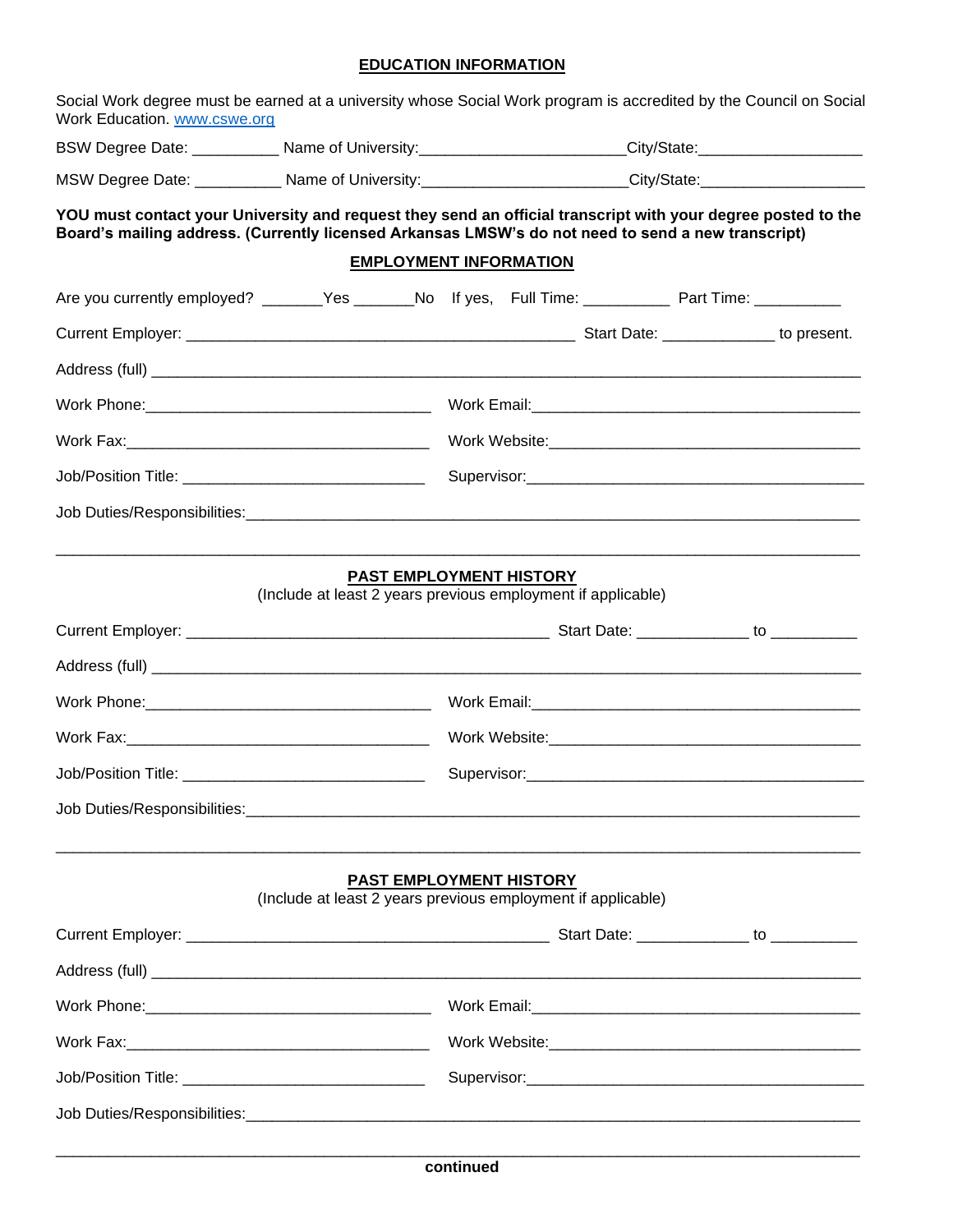## **PAST EMPLOYMENT HISTORY**

| (Include at least 2 years previous employment if applicable) |                                                                                                                                                                                                                                      |                |                                                                                                                                                                                                                                                                                                  |                   |                        |                     |  |  |  |  |
|--------------------------------------------------------------|--------------------------------------------------------------------------------------------------------------------------------------------------------------------------------------------------------------------------------------|----------------|--------------------------------------------------------------------------------------------------------------------------------------------------------------------------------------------------------------------------------------------------------------------------------------------------|-------------------|------------------------|---------------------|--|--|--|--|
|                                                              |                                                                                                                                                                                                                                      |                |                                                                                                                                                                                                                                                                                                  |                   |                        |                     |  |  |  |  |
|                                                              |                                                                                                                                                                                                                                      |                |                                                                                                                                                                                                                                                                                                  |                   |                        |                     |  |  |  |  |
|                                                              |                                                                                                                                                                                                                                      |                |                                                                                                                                                                                                                                                                                                  |                   |                        |                     |  |  |  |  |
|                                                              |                                                                                                                                                                                                                                      |                |                                                                                                                                                                                                                                                                                                  |                   |                        |                     |  |  |  |  |
|                                                              |                                                                                                                                                                                                                                      |                |                                                                                                                                                                                                                                                                                                  |                   |                        |                     |  |  |  |  |
|                                                              |                                                                                                                                                                                                                                      |                |                                                                                                                                                                                                                                                                                                  |                   |                        |                     |  |  |  |  |
|                                                              |                                                                                                                                                                                                                                      |                |                                                                                                                                                                                                                                                                                                  |                   |                        |                     |  |  |  |  |
|                                                              |                                                                                                                                                                                                                                      |                | <b>BACKGROUND INFORMATION</b>                                                                                                                                                                                                                                                                    |                   |                        |                     |  |  |  |  |
|                                                              | $\frac{1}{2}$ YES                                                                                                                                                                                                                    |                | 1. Are you currently license in Arkansas and applying for a change in level of licensure?<br>NO If yes, give current license number:                                                                                                                                                             |                   |                        |                     |  |  |  |  |
| 2.                                                           | Have you previously held a social work license in Arkansas? (includes provisional license)<br>________NO lf yes, please list license number and/or expiration date: ___________<br>$\rule{1em}{0.15mm}$ $\text{YES}$                 |                |                                                                                                                                                                                                                                                                                                  |                   |                        |                     |  |  |  |  |
| 3.                                                           | Are you applying for licensure through reciprocity/endorsement with another state or jurisdiction?<br>___________YES __________NO                                                                                                    |                |                                                                                                                                                                                                                                                                                                  |                   |                        |                     |  |  |  |  |
| 4.                                                           | Please provide the following information for each state or jurisdiction in which you currently hold or have held<br>a social work license, certification or registration. Please use back of the page if there were more than three. |                |                                                                                                                                                                                                                                                                                                  |                   |                        |                     |  |  |  |  |
|                                                              | <b>State</b>                                                                                                                                                                                                                         | License Number | <b>Level of Licensure</b><br><b>Contract Contract</b>                                                                                                                                                                                                                                            | <b>Issue Date</b> | <b>Expiration Date</b> | Level of Exam Taken |  |  |  |  |
|                                                              |                                                                                                                                                                                                                                      |                |                                                                                                                                                                                                                                                                                                  |                   |                        |                     |  |  |  |  |
|                                                              |                                                                                                                                                                                                                                      |                | If you have or have ever held a social work license, certification, or registration, you must complete the Verification of                                                                                                                                                                       |                   |                        |                     |  |  |  |  |
|                                                              |                                                                                                                                                                                                                                      |                | Licensure Form and send it to each state or jurisdiction. This form is not necessary for Arkansas license verification.                                                                                                                                                                          |                   |                        |                     |  |  |  |  |
| 5.                                                           | jurisdiction?<br><b>EXAMPLE</b>                                                                                                                                                                                                      | <b>NO</b>      | Have you ever been denied a professional license, certification or in Arkansas or any other state or                                                                                                                                                                                             |                   |                        |                     |  |  |  |  |
|                                                              | 6. Have you been refused renewal of a professional license?<br><b>EXAMPLE</b><br><b>NO</b>                                                                                                                                           |                |                                                                                                                                                                                                                                                                                                  |                   |                        |                     |  |  |  |  |
|                                                              | 7. Have you ever had a professional license suspended or revoked?<br><b>NO</b><br>__________YES                                                                                                                                      |                |                                                                                                                                                                                                                                                                                                  |                   |                        |                     |  |  |  |  |
| 8.                                                           | Have you ever voluntarily surrendered a professional license?<br>$\rule{1em}{0.15mm}$ YES<br>$\rule{1em}{0.15mm}$ NO                                                                                                                 |                |                                                                                                                                                                                                                                                                                                  |                   |                        |                     |  |  |  |  |
|                                                              | 9. Are you currently or have you ever been under any investigation regarding your professional practice?<br>__________YES<br>$\overline{\phantom{a}}$ NO                                                                             |                |                                                                                                                                                                                                                                                                                                  |                   |                        |                     |  |  |  |  |
|                                                              | (2) Any felony;                                                                                                                                                                                                                      |                | 10. Have you ever been pleaded guilty or nolo contendere to, or been found guilty of, any of the following:<br>(1) Any offenses specifically enumerated in A.C.A. §17-3-102;<br>(3) Any criminal offense, misdemeanor or felony, involving violence, dishonesty, fraud, deceit, breach of client |                   |                        |                     |  |  |  |  |
|                                                              |                                                                                                                                                                                                                                      |                | trust, or abuse of the vulnerable. _______YES _______NO (a copy of A.C.A. § 17-103-307 may be found at<br>www.arkansas.gov/swlb, under Laws and Regulation, Arkansas Code)                                                                                                                       |                   |                        |                     |  |  |  |  |

11. Please indicate if you or your spouse are a uniformed service member or uniformed service veteran. \_\_\_\_\_ Yes \_\_\_\_\_ No

# **If you answered yes to questions 5-10, you must attach a detailed explanation.**

## **CONTINUED**